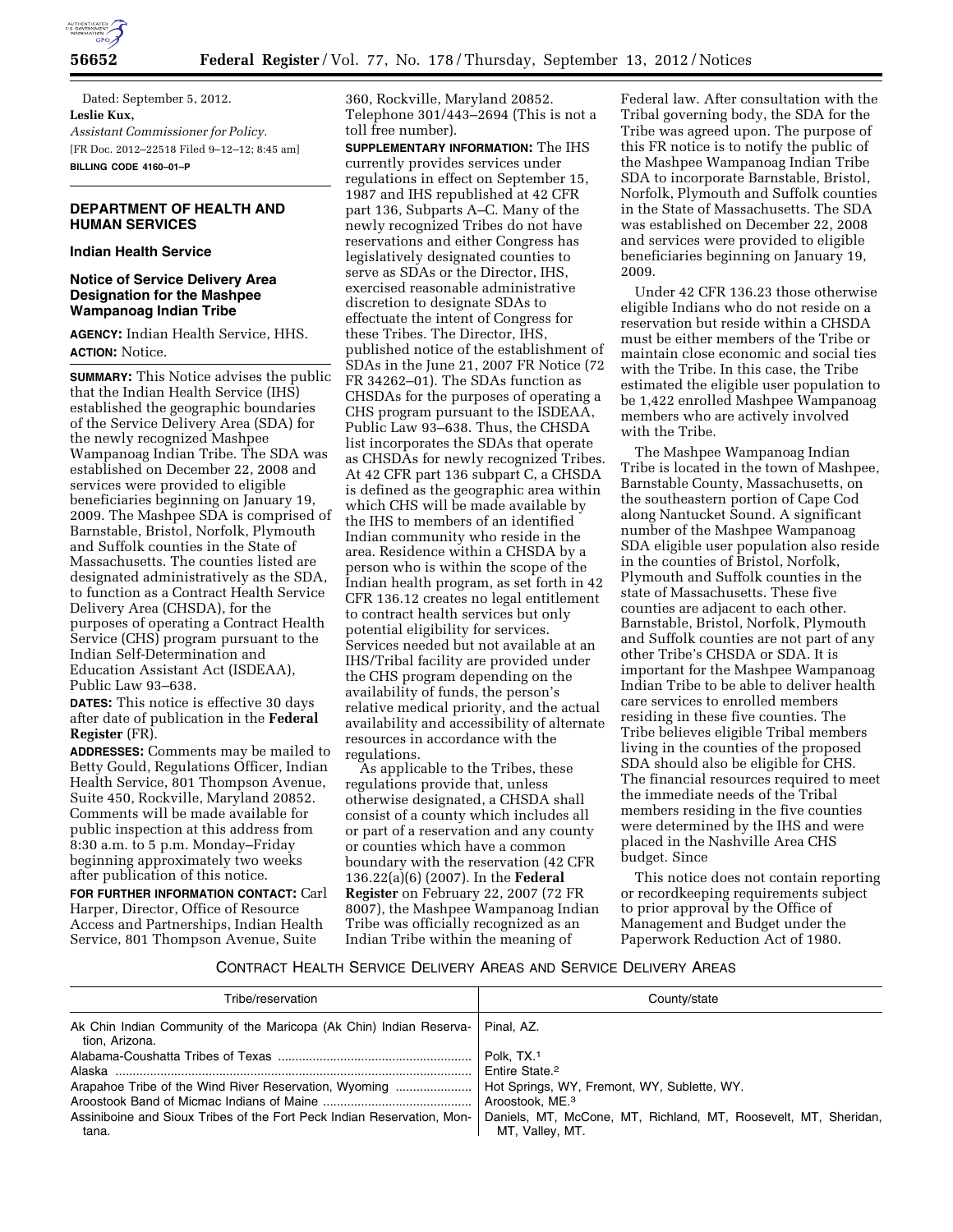# CONTRACT HEALTH SERVICE DELIVERY AREAS AND SERVICE DELIVERY AREAS—Continued

| Tribe/reservation                                                                                         | County/state                                                                                                               |
|-----------------------------------------------------------------------------------------------------------|----------------------------------------------------------------------------------------------------------------------------|
| Bad River Band of the Lake Superior Tribe of Chippewa Indians of the<br>Bad River Reservation, Wisconsin. | Ashland, WI, Iron, WI.                                                                                                     |
|                                                                                                           | Chippewa, MI.                                                                                                              |
| Blackfeet Tribe of the Blackfeet Indian Reservation of Montana                                            | Glacier, MT, Pondera, MT.                                                                                                  |
| Minnesota Chippewa Tribe, Minnesota Bois Forte Band (Nett Lake)                                           | Itasca, MN, Koochiching, MN, St. Louis, MN.                                                                                |
| Brigham City Intermountain School Health Center, Utah                                                     |                                                                                                                            |
| Burns Paiute Tribe of the Burns Paiute Indian Colony of Oregon                                            | Harney, OR.<br>Entire State, except for the counties listed in the footnote. <sup>5</sup>                                  |
|                                                                                                           | All Counties in SC <sup>6</sup> , Cabarrus, NC, Cleveland, NC, Gaston, NC, Meck-                                           |
|                                                                                                           | lenburg, NC, Rutherford, NC, Union, NC.                                                                                    |
|                                                                                                           | Allegany, NY7, Cattaraugus, NY, Chautaugua, NY, Erie, NY, Warren,                                                          |
|                                                                                                           | PA.                                                                                                                        |
| Cheyenne River Sioux Tribe of the Cheyenne River Reservation, South<br>Dakota.                            | Corson, SD, Dewey, SD, Haakon, SD, Meade, SD Perkins, SD, Potter,<br>SD, Stanley, SD, Sully, SD Walworth, SD, Ziebach, SD. |
| Chippewa-Cree Indians of the Rocky Boy's Reservation, Montana                                             | Chouteau, MT, Hill, MT, Liberty, MT.                                                                                       |
|                                                                                                           | St. Mary Parish, LA.                                                                                                       |
|                                                                                                           | Yuma, AZ, Imperial, CA.                                                                                                    |
| Coeur D'Alene Tribe of the Coeur D'Alene Reservation, Idaho                                               | Benewah, ID, Kootenai, ID, Latah, ID, Spokane, WA, Whitman, WA.                                                            |
| Colorado River Indian Tribes of the Colorado River Indian Reservation,<br>Arizona and California.         | La Paz, AZ, Riverside, CA, San Bernardino, CA Yuma, AZ.                                                                    |
| Confederated Salish & Kootenai Tribes of the Flathead Reservation,<br>Montana.                            | Flathead, MT, Lake, MT, Missoula, MT, Sanders, MT.                                                                         |
| Confederated Tribes of the Chehalis Reservation, Washington                                               | Grays Harbor, WA, Lewis, WA, Thurston, WA.                                                                                 |
| Confederated Tribes of the Colville Reservation, Washington                                               | Chelan, WA <sup>8</sup> , Douglas, WA, Ferry, WA, Grant, WA, Lincoln, WA,                                                  |
| Confederated Tribes of Coos, Lower Umpqua & Siuslaw Indians of Or-                                        | Okanogan, WA, Stevens, WA.<br>Coos, OR <sup>9</sup> , Curry, OR, Douglas, OR Lane, OR, Lincoln, OR.                        |
| egon.                                                                                                     |                                                                                                                            |
| Confederated Tribes of the Goshute Reservation, Nevada and Utah                                           | Nevada, Juab, UT, Toole, UT.                                                                                               |
| Confederated Tribes of Grand Ronde Community of Oregon                                                    | Polk, OR <sup>10</sup> , Washington, OR, Marion, OR, Yamhill, OR, Tillamook,                                               |
| Confederated Tribes of the Siletz Reservation, Oregon                                                     | OR, Multnomah, OR.<br>Benton, OR <sup>11</sup> , Clackamas, OR, Lane, OR, Lincoln, OR, Linn, OR,                           |
|                                                                                                           | Marion, OR, Multnomah, OR, Polk, OR, Tillamook, OR, Washington,<br>OR, Yam Hill, OR.                                       |
| Confederated Tribes of the Umatilla Reservation, Oregon                                                   | Umatilla, OR, Union, OR.                                                                                                   |
| Confederated Tribes of the Warm Springs Reservation of Oregon                                             | Clackamas, OR, Jefferson, OR, Linn, OR, Marion, OR, Wasco, OR.                                                             |
| Confederated Tribes & Bands of the Yakama Nation, Washington                                              | Klickitat, WA, Lewis, WA, Skamania, WA 12, Yakima, WA.                                                                     |
|                                                                                                           | Coos, OR, Curry, OR, Douglas, OR, Jackson, OR, Lane, OR.                                                                   |
|                                                                                                           | Allen Parish, LA, Elton, LA.13<br>Coos, OR <sup>14</sup> , Deshutes, OR, Douglas, OR, Jackson, OR, Josephine,              |
|                                                                                                           | OR, Klamath, OR, Lane, OR.                                                                                                 |
|                                                                                                           | Clark, WA, Cowlitz, WA, King, WA, Lewis, WA, Pierce, WA, Skamania,                                                         |
|                                                                                                           | WA, Thurston, WA, Columbia, OR, Kittitas, WA, Wahkiakum, WA. <sup>15</sup>                                                 |
|                                                                                                           | Big Horn, MT, Carbon, MT, Treasure, MT <sup>16</sup> , Yellowstone, MT, Big<br>Horn, WY, Sheridan, WY.                     |
| Crow Creek Sioux Tribe of the Crow Creek Reservation, South Dakota                                        | Brule, SD, Buffalo, SD, Hand, SD, Hughes, SD, Hyde, SD, Lyman, SD,                                                         |
|                                                                                                           | Stanley, SD.                                                                                                               |
| Eastern Band of Cherokee Indians of North Carolina                                                        | Cherokee, NC, Graham, NC, Haywood, NC, Jackson, NC, Swain, NC.                                                             |
| Fond du Lac Band of Chippewa Indians of Minnesota                                                         | Moody, SD.<br>Carlton, MN, St. Louis, MN.                                                                                  |
| Forest County Potawatomi Community, Wisconsin                                                             | Forest, WI, Marinette, WI, Oconto, WI.                                                                                     |
| Fort Belknap Indian Community of the Fort Belknap Reservation of<br>Montana.                              | Blaine, MT, Phillips, MT.                                                                                                  |
| Fort McDermitt Paiute and Shoshone Tribes of the Fort McDermitt In-                                       | Nevada, Malheur, OR.                                                                                                       |
| dian Reservation, Nevada and Oregon.                                                                      |                                                                                                                            |
| Fort Mojave Indian Tribe of Arizona, California and Nevada                                                | Maricopa, AZ.<br>Nevada, Mohave, AZ, San Bernardino, CA.                                                                   |
| Gila River Indian Community of the Gila River Indian Reservation, Ari-<br>zona.                           | Maricopa, AZ, Pinal, AZ.                                                                                                   |
| Grand Portage Band of Chippewa Indians of Minnesota                                                       | Cook, MN.                                                                                                                  |
| Grand Traverse Band of Ottawa & Chippewa Indians of Michigan                                              | Antrim, MI <sup>17</sup> , Benzie, MI, Charlevoix, MI, Grand Traverse, MI,                                                 |
|                                                                                                           | Leelanau, MI, Manistee, MI.<br>Delta, MI, Menominee, MI.                                                                   |
|                                                                                                           | Douglas, KS. <sup>18</sup>                                                                                                 |
| Havasupai Tribe of the Havasupai Reservation, Arizona                                                     | Coconino, AZ.                                                                                                              |
|                                                                                                           | Adams, WI <sup>19</sup> , Clark, WI, Columbia, WI, Crawford, WI, Dane, WI, Eau                                             |
|                                                                                                           | Claire, WI, Houston, MN, Jackson, WI, Juneau, WI, La Crosse, WI,                                                           |
|                                                                                                           | Marathon, WI, Monroe, WI, Sauk, WI, Shawano, WI, Vernon, WI,                                                               |
| Hoh Indian Tribe of the Hoh Indian Reservation, Washington                                                | Wood, WI.<br>Jefferson, WA.                                                                                                |
|                                                                                                           | Apache, AZ, Coconino, AZ, Navajo, AZ.                                                                                      |
|                                                                                                           | Aroostook, ME. <sup>20</sup>                                                                                               |
| Hualapai Indian Tribe of the Hualapai Indian Reservation, Arizona                                         | Coconino, AZ, Mohave, AZ Yavapai, AZ.                                                                                      |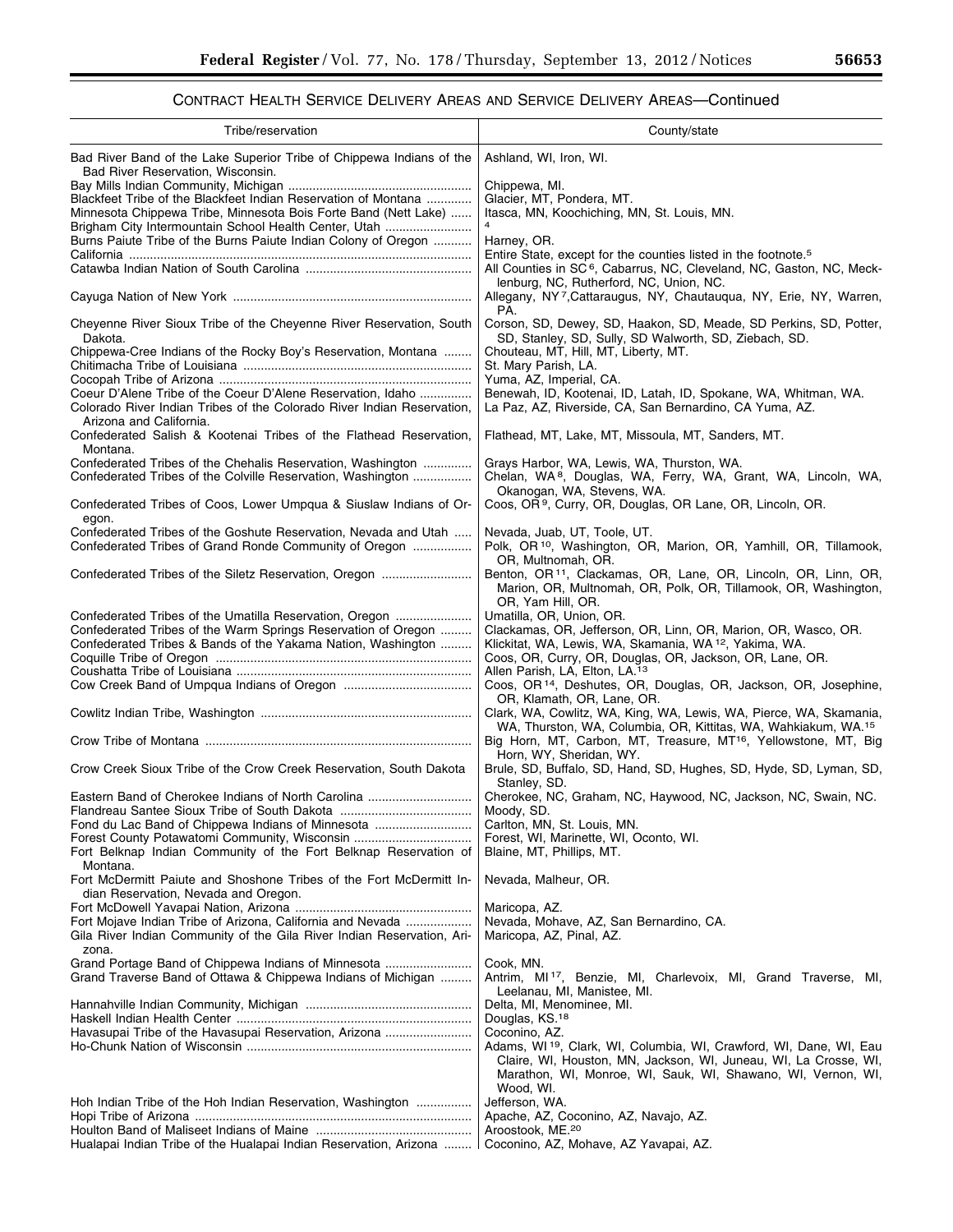$\equiv$ 

Ξ

# CONTRACT HEALTH SERVICE DELIVERY AREAS AND SERVICE DELIVERY AREAS—Continued

| Tribe/reservation                                                                                                                                     | County/state                                                                                                                                                                                                                                                                       |
|-------------------------------------------------------------------------------------------------------------------------------------------------------|------------------------------------------------------------------------------------------------------------------------------------------------------------------------------------------------------------------------------------------------------------------------------------|
|                                                                                                                                                       | Allegan, MI <sup>21</sup> , Barry, MI, Branch, MI, Calhoun, MI, Kalamazoo, MI,<br>Kent, MI, Ottawa, MI.                                                                                                                                                                            |
|                                                                                                                                                       | Brown, KS, Doniphan, KS, Richardson, NE.                                                                                                                                                                                                                                           |
|                                                                                                                                                       | Clallam, WA, Jefferson, WA.                                                                                                                                                                                                                                                        |
|                                                                                                                                                       | Grand Parish, LA <sup>22</sup> , LaSalle Parish, LA, Rapides Parish, LA.<br>Archuleta, CO, Rio Arriba, NM, Sandoval, NM.                                                                                                                                                           |
| Kaibab Band of Paiute Indians of the Kaibab Indian Reservation, Ari-<br>zona.                                                                         | Coconino, AZ, Mohave, AZ, Kane, UT.                                                                                                                                                                                                                                                |
| Kalispel Indian Community of the Kalispel Indian Reservation, Wash-<br>ington.                                                                        | Pend Oreille, WA, Spokane, WA.                                                                                                                                                                                                                                                     |
|                                                                                                                                                       | Baraga, MI, Houghton, MI, Ontonagon, MI.                                                                                                                                                                                                                                           |
| Kickapoo Tribe of Indians of the Kickapoo Reservation of Kansas                                                                                       | Brown, KS, Jackson, KS.<br>Maverick. TX. <sup>23</sup>                                                                                                                                                                                                                             |
|                                                                                                                                                       | Klamath, OR. <sup>24</sup>                                                                                                                                                                                                                                                         |
|                                                                                                                                                       | Boundary, ID.                                                                                                                                                                                                                                                                      |
| Lac Courte Oreilles Band of Lake Superior Chippewa Indians of Wis-<br>consin.                                                                         | Sawyer, WI.                                                                                                                                                                                                                                                                        |
| Lac du Flambeau Band of Lake Superior Chippewa Indians of the Lac<br>du Flambeau Reservation of Wisconsin                                             | Iron, WI, Oneida, WI, Vilas, WI.                                                                                                                                                                                                                                                   |
| Lac Vieux Desert Band of Lake Superior Chippewa Indians, Michigan<br>Leech Lake Band of Chippewa Indians of Minnesota                                 | Gogebic, MI.<br>Beltrami, MN, Cass, MN, Hubbard, MN, Itasca, MN.                                                                                                                                                                                                                   |
|                                                                                                                                                       | Kent, MI <sup>25</sup> , Muskegon, MI, Newaygo, MI, Oceana, MI, Ottawa, MI,                                                                                                                                                                                                        |
|                                                                                                                                                       | Manistee, MI, Mason, MI, Wexford, MI, Lake, MI.                                                                                                                                                                                                                                    |
| Little Traverse Bay Bands of Odawa Indians, Michigan                                                                                                  | Alcona, MI <sup>26</sup> , Alger, MI, Alpena, MI, Antrim, MI, Benzie, MI,<br>Charlevoix, MI, Cheboygan, MI Chippewa, MI, Crawford, MI, Delta,<br>MI, Emmet, MI, Grand Traverse, MI, Iosco, MI, Kalkaska, MI,<br>Leelanau, MI, Luce, MI, Mackinac, MI, Manistee, MI, Missaukee, MI, |
|                                                                                                                                                       | Montmorency, MI, Ogemaw, MI, Oscoda, MI, Otsego, MI, Presque<br>Isle, MI, Schoolcraft, MI, Roscommon, MI, Wexford, MI.                                                                                                                                                             |
| Lower Brule Sioux Tribe of the Lower Brule Reservation, South Dakota<br>Lower Elwha Tribal Community of the Lower Elwha Reservation, Wash-<br>ington. | Brule, SD, Buffalo, SD, Hughes, SD, Lyman, SD, Stanley, SD.<br>Clallam, WA.                                                                                                                                                                                                        |
| Lower Sioux Indian Community in the State of Minnesota                                                                                                | Redwood, MN, Renville, MN.                                                                                                                                                                                                                                                         |
| Lummi Tribe of the Lummi Reservation, Washington                                                                                                      | Whatcom, WA.                                                                                                                                                                                                                                                                       |
| Makah Indian Tribe of the Makah Reservation, Washington                                                                                               | Clallam, WA<br>New London, CT.27                                                                                                                                                                                                                                                   |
|                                                                                                                                                       | Barnstable, MA, Bristol, MA, Norfolk, MA, Plymouth, MA and Suffolk,<br>MA. <sup>28</sup>                                                                                                                                                                                           |
| Match-e-be-nash-she-wish Band of Pottawatomi Indians of Michigan                                                                                      | Allegan, MI <sup>29</sup> , Barry, MI, Kalamazoo, MI, Kent, MI, Ottawa, MI.<br>Langlade, WI, Menominee, WI, Oconto, WI, Shawano, WI.                                                                                                                                               |
| Mescalero Apache Tribe of the Mescalero Reservation, New Mexico                                                                                       | Chaves, NM, Lincoln, NM, Otero, NM.                                                                                                                                                                                                                                                |
| Mille Lacs Band of Chippewa Indians of Minnesota                                                                                                      | Broward, FL, Collier, FL, Miami-Dade, FL, Hendry, FL.<br>Aitkin, MN, Kanebec, MN, Mille Lacs, MN, Pine, MN.                                                                                                                                                                        |
|                                                                                                                                                       | Attala, MS, Jasper, MS <sup>30</sup> , Jones, MS Kemper, MS, Leake, MS,<br>Neshoba, MS, Newton, MS, Noxubee, MS <sup>31</sup> , Scott, MS <sup>32</sup> , Winston,<br>MS.                                                                                                          |
|                                                                                                                                                       | Fairfield, CT, Hartford, CT, Litchfield, CT, Middlesex, CT, New Haven,                                                                                                                                                                                                             |
| Muckleshoot Indian Tribe of the Muckleshoot Reservation, Washington                                                                                   | CT, New London, CT, Tolland, CT, Windham, CT.<br>King, WA, Pierce, WA.                                                                                                                                                                                                             |
|                                                                                                                                                       | Washington, RI. <sup>33</sup>                                                                                                                                                                                                                                                      |
|                                                                                                                                                       | Apache, AZ, Bernalillo, NM, Cibola, NM, Coconino, AZ, Kane, UT,                                                                                                                                                                                                                    |
|                                                                                                                                                       | McKinley, NM, Montezuma, CO, Navajo, AZ, Rio Arriba, NM,<br>Sandoval, NM, San Juan, NM, San Juan, UT, Socorro, NM, Valen-<br>cia, NM.                                                                                                                                              |
|                                                                                                                                                       | Entire State. <sup>34</sup>                                                                                                                                                                                                                                                        |
|                                                                                                                                                       | Clearwater, ID, Idaho, ID, Latah, ID, Lewis, ID, Nez Perce, ID.                                                                                                                                                                                                                    |
| Nisqually Indian Tribe of the Nisqually Reservation, Washington                                                                                       | Pierce, WA, Thurston, WA.                                                                                                                                                                                                                                                          |
| Northern Cheyenne Tribe of the Northern Cheyenne Indian Reserva-                                                                                      | Whatcom, WA.<br>Big Horn, MT, Carter, MT <sup>35</sup> Rosebud, MT.                                                                                                                                                                                                                |
| tion, Montana.                                                                                                                                        |                                                                                                                                                                                                                                                                                    |
| Northwestern Band of Shoshoni Nation of Utah (Washakie)                                                                                               | Box Elder, UT. <sup>36</sup>                                                                                                                                                                                                                                                       |
| Oglala Sioux Tribe of the Pine Ridge Reservation, South Dakota                                                                                        | Bennett, SD, Cherry, NE, Custer, SD, Dawes, NE, Fall River, SD,<br>Jackson, SD <sup>37</sup> Mellete, SD, Pennington, SD, Shannon, SD, Sheri-<br>dan, NE, Todd, SD.                                                                                                                |
|                                                                                                                                                       | Entire State. <sup>38</sup>                                                                                                                                                                                                                                                        |
|                                                                                                                                                       | Burt, NE, Cuming, NE, Monona, IA, Thurston, NE, Wayne, NE.                                                                                                                                                                                                                         |
|                                                                                                                                                       | Chenango, NY, Cortland, NY, Herkimer, NY, Madison, NY, Oneida,<br>NY, Onondaga, NY.                                                                                                                                                                                                |
|                                                                                                                                                       | Brown, WI, Outagamie, WI.                                                                                                                                                                                                                                                          |
|                                                                                                                                                       | Onondaga, NY.                                                                                                                                                                                                                                                                      |
|                                                                                                                                                       | Iron, UT, <sup>39</sup> Millard, UT, Sevier, UT Washington, UT.                                                                                                                                                                                                                    |
|                                                                                                                                                       | Pima, AZ.40                                                                                                                                                                                                                                                                        |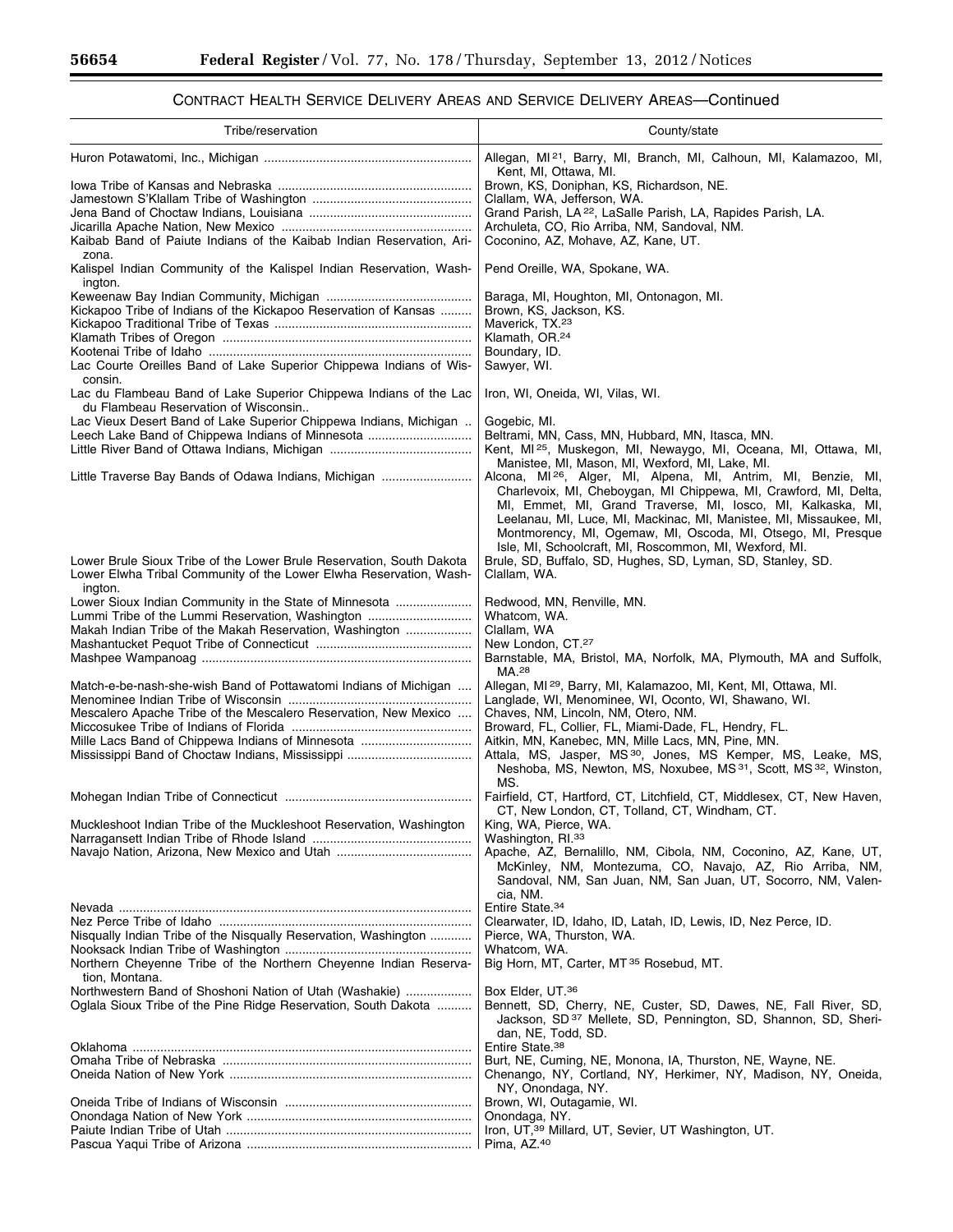# CONTRACT HEALTH SERVICE DELIVERY AREAS AND SERVICE DELIVERY AREAS—Continued

| Tribe/reservation                                                                                                                                                                                                                                                       | County/state                                                                                                                                                                                                                                                                                                                                                                                                                                                                                                                                                                                                              |
|-------------------------------------------------------------------------------------------------------------------------------------------------------------------------------------------------------------------------------------------------------------------------|---------------------------------------------------------------------------------------------------------------------------------------------------------------------------------------------------------------------------------------------------------------------------------------------------------------------------------------------------------------------------------------------------------------------------------------------------------------------------------------------------------------------------------------------------------------------------------------------------------------------------|
| Pokagon Band of Potawatomi Indians, Michigan and Indiana                                                                                                                                                                                                                | Aroostook, ME, <sup>41</sup> Washington, ME.<br>Washington, ME, south of State Route. <sup>42</sup><br>Aroostook, ME <sup>43</sup> , Penobscot, ME.<br>Baldwin, AL <sup>44</sup> , Escambia, AL, Mobile, AL, Monroe, AL, Escambia, FL.<br>Allegan, MI, Berrien, MI, Cass, MI, Elkhart, IN <sup>45</sup> , Kosciusko, IN, La<br>Porte, IN, Marshall, IN, St. Joseph, IN, Starke, IN, Van Buren, MI.<br>Boyd, NE <sup>46</sup> , Burt, NE, Charles Mix, SD, Douglas, NE, Hall, NE, Holt,<br>NE, Knox, NE, Lancaster, NE, Madison, NE, Platte, NE,<br>Pottawattomie, IA, Sarpy, NE, Stanton, NE, Wayne, NE, Woodbury,<br>IA. |
| Port Gamble Indian Community of the Port Gamble Reservation, Wash-                                                                                                                                                                                                      | Kitsap, WA.                                                                                                                                                                                                                                                                                                                                                                                                                                                                                                                                                                                                               |
| ington.<br>Prairie Island Indian Community in the State of Minnesota                                                                                                                                                                                                    | Jackson, KS.<br>Goodhue, MN.<br>Cibola, NM.<br>Sandoval, NM, Santa Fe, NM.<br>Sandoval, NM.<br>Bernalillo, NM, Torrance, NM, Valencia, NM.<br>Bernalillo, NM, Cibola, NM, Sandoval, NM Valencia, NM.                                                                                                                                                                                                                                                                                                                                                                                                                      |
|                                                                                                                                                                                                                                                                         | Santa Fe, NM.<br>Taos, NM.                                                                                                                                                                                                                                                                                                                                                                                                                                                                                                                                                                                                |
|                                                                                                                                                                                                                                                                         | Rio Arriba, NM, Santa Fe, NM.                                                                                                                                                                                                                                                                                                                                                                                                                                                                                                                                                                                             |
|                                                                                                                                                                                                                                                                         | Sandoval, NM.<br>Los Alamos, NM, Rio Arriba, NM, Sandoval, NM, Santa Fe, NM.<br>Rio Arriba, NM.<br>Bernalillo, NM, Sandoval, NM.<br>Sandoval, NM.                                                                                                                                                                                                                                                                                                                                                                                                                                                                         |
|                                                                                                                                                                                                                                                                         | Los Alamos, NM, Sandoval, NM, Santa Fe, NM.<br>Sandoval, NM, Santa Fe, NM.                                                                                                                                                                                                                                                                                                                                                                                                                                                                                                                                                |
|                                                                                                                                                                                                                                                                         | Colfax, NM, Taos, NM.                                                                                                                                                                                                                                                                                                                                                                                                                                                                                                                                                                                                     |
|                                                                                                                                                                                                                                                                         | Santa Fe, NM.<br>Sandoval, NM.                                                                                                                                                                                                                                                                                                                                                                                                                                                                                                                                                                                            |
| Puyallup Tribe of the Puyallup Reservation, Washington<br>Quechan Tribe of the Fort Yuma Indian Reservation, California and Ari-<br>zona.                                                                                                                               | King, WA, Pierce, WA, Thurston, WA.<br>Yuma, AZ, Imperial, CA.                                                                                                                                                                                                                                                                                                                                                                                                                                                                                                                                                            |
| Quileute Tribe of the Quileute Reservation, Washington<br>Quinault Tribe of the Quinault Reservation, Washington<br>Red Cliff Band of Lake Superior Chippewa Indians of Wisconsin                                                                                       | Clallam, WA, Jefferson, WA.<br>Grays Harbor, WA, Jefferson, WA.<br>Pennington, SD. <sup>47</sup><br>Bayfield, WI.<br>Beltrami, MN, Clearwater, MN, Koochiching, MN, Lake of the Woods,                                                                                                                                                                                                                                                                                                                                                                                                                                    |
| Rosebud Sioux Tribe of the Rosebud Indian Reservation, South Dakota                                                                                                                                                                                                     | MN, Marshall, MN Pennington, MN, Polk, MN, Roseau, MN.<br>Bennett, SD, Cherry, NE, Gregory, SD, Lyman, SD, Mellette, SD,<br>Todd. SD. Tripp. SD.                                                                                                                                                                                                                                                                                                                                                                                                                                                                          |
|                                                                                                                                                                                                                                                                         | Tama, IA.                                                                                                                                                                                                                                                                                                                                                                                                                                                                                                                                                                                                                 |
| Sac & Fox Nation of Missouri in Kansas & Nebraska                                                                                                                                                                                                                       | Brown, KS, Richardson, NE.<br>Arenac, MI, <sup>48</sup> Clare, MI, Isabella, MI, Midland, MI, Missaukee, MI.                                                                                                                                                                                                                                                                                                                                                                                                                                                                                                              |
| Salt River Pima-Maricopa Indian Community of Salt River Reservation,                                                                                                                                                                                                    | Barron, WI, Burnett, WI, Pine, MN, Polk, WI Washburn, WI.<br>Franklin, NY, St. Lawrence, NY.<br>Maricopa, AZ.                                                                                                                                                                                                                                                                                                                                                                                                                                                                                                             |
| Arizona.                                                                                                                                                                                                                                                                | Clallam, WA, <sup>49</sup> Island, WA, Jefferson, WA King, WA, Kitsap, WA,<br>Pierce, WA, San Juan, WA, Skagit, WA, Snohomish, WA, Whatcom,<br>WA.                                                                                                                                                                                                                                                                                                                                                                                                                                                                        |
| San Carlos Apache Tribe of the San Carlos Reservation, Arizona                                                                                                                                                                                                          | Apache, AZ, Cochise, AZ, Gila, AZ, Graham, AZ, Greenlee, AZ, Pinal,<br>AZ.                                                                                                                                                                                                                                                                                                                                                                                                                                                                                                                                                |
| Sault Ste. Marie Tribe of Chippewa Indians of Michigan                                                                                                                                                                                                                  | Coconino, AZ, San Juan, UT.<br>Bon Homme, SD, Knox, NE.<br>Snohomish, WA, Skagit, WA.<br>Alger, MI, <sup>50</sup> Chippewa, MI, Delta, MI Luce, MI, Mackinac, MI, Mar-                                                                                                                                                                                                                                                                                                                                                                                                                                                    |
|                                                                                                                                                                                                                                                                         | quette, MI Schoolcraft, MI.<br>Broward, FI, Collier, FI, Miami-Dade, FL, Glades, FL, Hendry, FL.<br>Allegany, NY, Cattaraugus, NY, Chautauqua, NY, Erie, NY, Warren,<br>PA.                                                                                                                                                                                                                                                                                                                                                                                                                                               |
| Shakopee Mdewakanton Sioux Community of Minnesota<br>Shoalwater Bay Tribe of the Shoalwater Bay Indian Reservation, Wash-<br>ington.                                                                                                                                    | Scott, MN.<br>Pacific, WA.                                                                                                                                                                                                                                                                                                                                                                                                                                                                                                                                                                                                |
| Shoshone Tribe of the Wind River Reservation, Wyoming<br>Shoshone-Bannock Tribes of the Fort Hall Reservation of Idaho<br>Shoshone-Paiute Tribes of the Duck Valley Reservation, Nevada<br>Sisseton-Wahpeton Oyate of the Lake Traverse Reservation, South Da-<br>kota. | Hot Springs, WY, Fremont, WY, Sublette, WY.<br>Bannock, ID, Bingham, ID, Caribou, ID, Lemhi, ID <sup>51</sup> , Power, ID.<br>Nevada, Owyhee, ID.<br>Codington, SD, Day, SD, Grant, SD, Marshall, SD, Richland, ND, Rob-<br>erts, SD, Sargent, ND, Traverse, MN.                                                                                                                                                                                                                                                                                                                                                          |
| Skokomish Indian Tribe of Skokomish Reservation, Washington                                                                                                                                                                                                             | Mason, WA.                                                                                                                                                                                                                                                                                                                                                                                                                                                                                                                                                                                                                |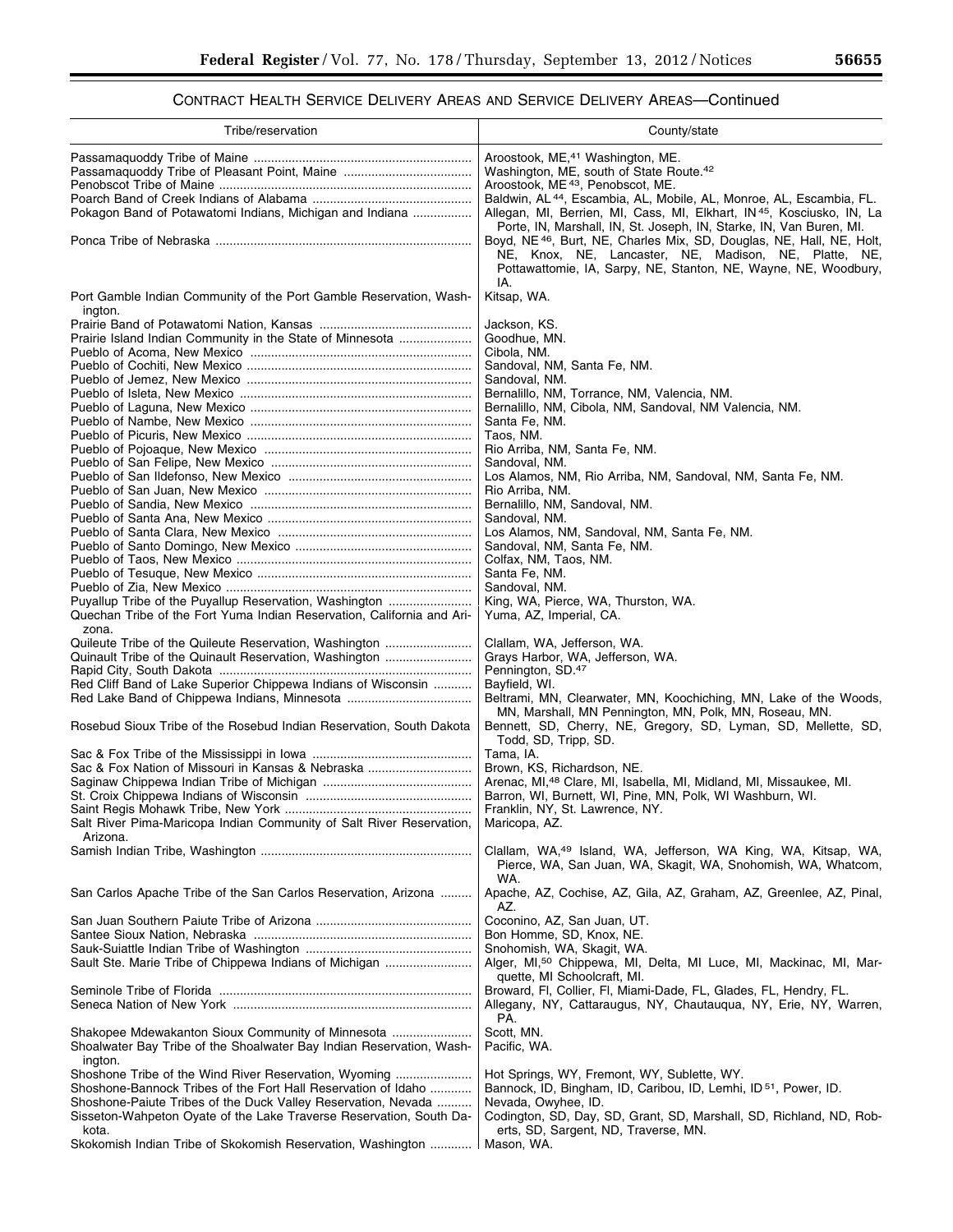### CONTRACT HEALTH SERVICE DELIVERY AREAS AND SERVICE DELIVERY AREAS—Continued

| Tribe/reservation                                                                                                                | County/state                                                                                                                                              |
|----------------------------------------------------------------------------------------------------------------------------------|-----------------------------------------------------------------------------------------------------------------------------------------------------------|
|                                                                                                                                  | Tooele, UT.<br>King, WA, <sup>52</sup> Snohomish, WA, Pierce, WA, Island, WA, Mason, WA.                                                                  |
| Southern Ute Indian Tribe of the Southern Ute Reservation, Colorado                                                              | Forest, WI.<br>Archuleta, CO, La Plata, CO, Montezuma, CO, Rio Arriba, NM, San<br>Juan, NM.                                                               |
| Spokane Tribe of the Spokane Reservation, Washington                                                                             | Benson, ND, Eddy, ND, Nelson, ND, Ramsey, ND.<br>Ferry, WA, Lincoln, WA, Stevens, WA.                                                                     |
| Squaxin Island Tribe of the Squaxin Island Reservation, Washington<br>Standing Rock Sioux Tribe of North and South Dakota        | Mason, WA.<br>Adams, ND, Campbell, SD, Corson, SD, Dewey, SD, Emmons, ND,<br>Grant, ND, Morton, ND, Perkins, SD, Sioux, ND, Walworth, SD,<br>Ziebach, SD. |
|                                                                                                                                  | Menominee, WI, Shawano, WI.<br>Snohomish, WA.                                                                                                             |
| Suquamish Indian Tribe of the Port Madison Reservation, Washington<br>Swinomish Indians of the Swinomish Reservation, Washington | Kitsap, WA.<br>Skagit, WA.                                                                                                                                |
| Three Affiliated Tribes of the Fort Berthold Reservation, North Dakota                                                           | Dunn, ND, Mercer, ND, McKenzie, ND, McLean, ND, Mountrail, ND,<br>Ward, ND.                                                                               |
|                                                                                                                                  | Maricopa, AZ, Pima, AZ, Pinal, AZ.                                                                                                                        |
|                                                                                                                                  | Genesee, NY, Erie, NY, Niagara, NY.                                                                                                                       |
|                                                                                                                                  | Gila. AZ.                                                                                                                                                 |
|                                                                                                                                  | Divide, ND, <sup>53</sup> McKenzie, ND, Williams, ND, Richland, MT, Roosevelt,<br>MT, Sheridan, MT.                                                       |
| Tulalip Tribes of the Tulalip Reservation, Washington                                                                            | Snohomish, WA.                                                                                                                                            |
|                                                                                                                                  | Avoyelles, LA, Rapides, LA.54                                                                                                                             |
| Turtle Mountain Band of Chippewa Indians of North Dakota                                                                         | Rolette, ND.                                                                                                                                              |
|                                                                                                                                  | Niagara, NY.                                                                                                                                              |
|                                                                                                                                  | Chippewa, MN, Yellow Medicine, MN.                                                                                                                        |
|                                                                                                                                  | Skagit, WA.                                                                                                                                               |
| Ute Indian Tribe of the Uintah & Ouray Reservation, Utah                                                                         | Carbon, UT, Daggett, UT, Duchesne, UT, Emery, UT, Grand, UT, Rio<br>Blanco, CO, Summit, UT, Uintah, UT, Utah, UT, Wasatch, UT.                            |
| Ute Mountain Tribe of the Ute Mountain Reservation, Colorado, New<br>Mexico and Utah.                                            | Apache, AZ, La Plata, CO, Montezuma, CO, San Juan, NM, San Juan,<br>UT.                                                                                   |
| Wampanoag Tribe of Gay Head (Aquinnah) of Massachusetts                                                                          | Dukes, MA. <sup>55</sup>                                                                                                                                  |
|                                                                                                                                  | Entire State of NV Entire State of CA, except for the counties listed in<br>footnote.                                                                     |
| White Earth Band of Chippewa Indians of Minnesota                                                                                | Becker, MN, Clearwater, MN, Mahnomen, MN Norman, MN, Polk, MN.                                                                                            |
| White Mountain Apache Tribe of the Fort Apache Reservation, Arizona                                                              | Apache, AZ, Coconino, AZ, Gila, AZ, Graham, AZ, Greenlee, AZ, Nav-<br>ajo, AZ.                                                                            |
|                                                                                                                                  | Dakota, NE, Dixon, NE, Monona, IA, Thurston, NE, Wayne, NE,<br>Woodbury, IA.                                                                              |
|                                                                                                                                  | Bon Homme, SD, Boyd, NE, Charles Mix, SD, Douglas, SD, Gregory,<br>SD, Hutchinson, SD Knox, NE.                                                           |
| Yavapai-Apache Nation of the Camp Verde Indian Reservation, Arizona                                                              | Yavapai, AZ.                                                                                                                                              |
| Yavapai-Prescott Tribe of the Yavapai Reservation, Arizona                                                                       | Yavapai, AZ.                                                                                                                                              |
|                                                                                                                                  | El Paso, TX.56                                                                                                                                            |
|                                                                                                                                  | Apache, AZ, Cibola, NM, McKinley, NM, Valencia, NM.                                                                                                       |

1Public Law 100–89, Restoration Act for Ysleta Del Sur and Alabama and Coushatta Tribes of Texas establishes service areas for ''members of the Tribe" by sections 101(3) and 105(a) for the Pueblo and sections 201(3) and 206(a) respectively.<br><sup>2</sup>Entire State of Alaska is included as a CHSDA by regulation (42 CFR 136.22(a)(1)).

3Aroostook Band of Micmac was recognized by Congress on November 26, 1991 through the Aroostook Band of Micmac Settlement Act.<br>Aroostook County was defined as the SDA.

<sup>4</sup> Special programs established by Congress irrespective of the eligibility regulations. Eligibility for services at these facilities is based on the regislative history of the appropriation of funds for the particular facility, rather than the eligibility regulations and historically services have been<br>provided at Brigham City (Pub. L. 88–358).

5 Entire State of California, excluding counties of Alameda, Contra Costa, Los Angeles, Marin, Orange, Sacramento, San Francisco, San Mateo, Santa Clara, Kern, Merced, Monterey, Napa, San Benito, San Joaquin, San Luis Obispo, Santa Cruz, Solano, Stanislaus, and Ventura, is<br>designated a CHSDA (25 U.S.C. 1680).

 $6$ This is a newly recognized Tribe, as documented at 67 FR 46329, July 12, 2002. The counties listed were designated administratively as the

SDA, to function as a CHSDA, for the purposes of the operating a CHS program pursuant to the ISDEAA, Pub. L. 93–638.<br>7 This is a newly recognized Tribe, as documented at 67 FR 46329, July 12, 2002. The counties listed were SDA, to function as a CHSDA, for the purposes of the operating a CHS program pursuant to the ISDEAA, Pub. L. 93–638.<br><sup>8</sup> Historically part of the Coleville Service Unit population since 1970.

9 Members of the Tribe residing in these counties were specified as eligible for Federal services and benefits without regard to the existence of a Federal Indian reservation (Pub. L. 98–481, and H. Rept. No. 98–904).<br><sup>10</sup> Confederated Tribes of Grande Ronde Community of Oregon recognized by Pub. L. 98–165, signed into law on November 22, 1983, pro-

vides for eligibility in these six counties without regard to the existence of a reservation.<br>11 In order to carry out the Congressional intent of the Siletz Restoration Act, Pub. L. 95–195, as expressed in H. Report No. 9

4, Siletz Tribal members residing in these counties are eligible for contract health services.<br><sup>12</sup> Historically part of the Yakama Service Unit population since 1979.<br><sup>13</sup> Contract Health Service Delivery Area expanded ad

14 Cow Creek Band of Umpqua Indians of Oregon recognized by Pub. L. 97-391, signed into law on December 29, 1983. House Rept. No. 97–862 designates Douglas, Jackson, and Josephine Counties as a service area without regard to the existence of a reservation. The IHS later exercised administrative discretion to add Coos, Deshutes, Klamath and Lane counties to the service delivery area.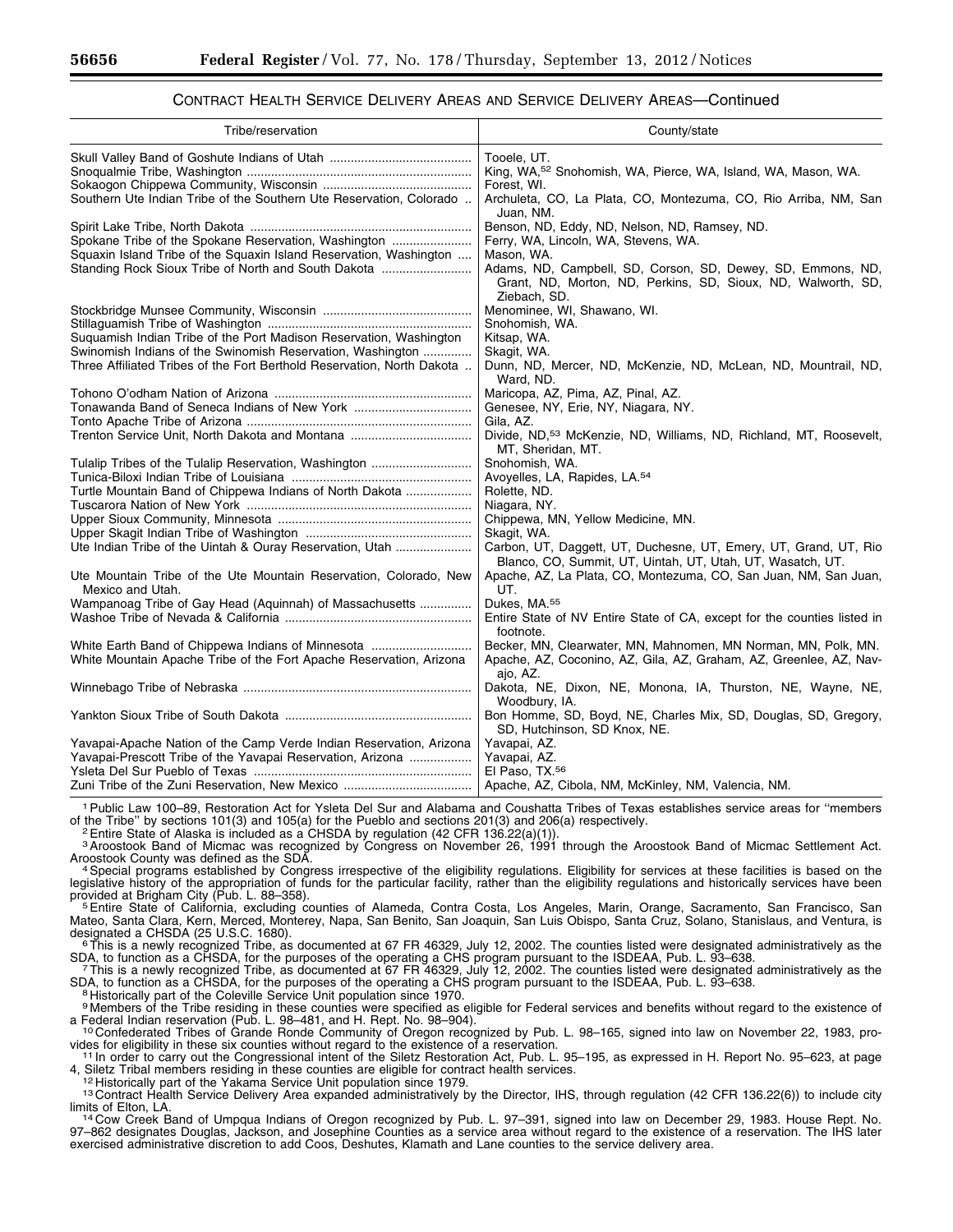15This is a newly recognized Tribe, as documented at 67 FR 46329, July 12, 2002. The counties listed were designated administratively as the SDA, to function as a CHSDA, for the purposes of the operating a CHS program pursuant to the ISDEAA, Pub. L. 93–638. It is proposed that Columbia County, OR, Kittitas, WA and Wahkiakum County, WAS be added to the existing

<sup>16</sup> Historically part of Crow Service Unit population.<br><sup>17</sup> Historically part of the Grand Traverse Service Unit population since 1980.<br><sup>18</sup> Historically part of Kansas Service Unit since 1979. Special programs establishe bility for services at these facilities is based on the legislative history of the appropriation of funds for the particular facility, rather than the eligibility regulations and historically services have been provided at Haskell (H. Rept. No. 95–392).<br><sup>19</sup> The counties included in this CHSDA were designated by regulation (42 CFR 136.22(a)(5)).<br><sup>20</sup> Public Law 97–428 provide

SDA, to function as a CHSDA, for the purposes of the operating a CHS program pursuant to the ISDEAA, Pub. L. 93–638.<br><sup>22</sup> This is a newly recognized Tribe, as documented at 67 FR 46329, July 12, 2002. The counties listed w

SDA, to function as a CHSDA, for the purposes of the operating a CHS program pursuant to the ISDEAA, Pub. L. 93–638.<br><sup>23</sup> Texas Band of Kickapoo was recognized by Pub. L. 97–429, signed into law on January 8, 1983. The Act

<sup>24</sup> Legislative history states that for the purpose of Federal services and benefits "members of the tribe residing in Klamath County shall be deemed to be residing in or near a reservation". (Pub. L. 99–398, Sec. 2(2)).

<sup>25</sup> The Little River Band of Ottawa Indians and the Little Traverse Bay Bands of Odawa Indians were recognized by Congress (Pub. L. 103– 324, Sec.4 (b)(2)) and the listed counties were designated as the SDA, to function as a CHSDA, for the purposes of the operating a CHS program pursuant to the ISDEAA, Pub. L. 93–638. 26The Little Traverse Bay Bands of Odawa Indians were recognized by Congress (Pub. L. 103–<br><sup>26</sup>The Little River Band of Ottawa Indians and the Little Traverse Bay Bands of Odawa

324, Sec.4 (b)(2)) and the listed counties were designated as the SDA, to function as a CHSDA, for the purposes of the operating a CHS pro-<br>gram pursuant to the ISDEAA, Pub. L. 93–638.

727 Mashantucket Pequot Indian Claims Settlement Act, Pub. L. 98–134, signed into law on October 18, 1983, provides for a reservation in New<br>London.

<sup>28</sup> This is a newly recognized Tribe, as documented at 72 FR 8007, February 22, 2007. The counties listed were designated administratively as the SDA, to function as a CHSDA, for the purposes of the operating a CHS progra

29 This is a newly recognized Tribe, as documented at 67 FR 46329, July 12, 2002. The counties listed were designated administratively as the SDA, to function as a CHSDA, for the purposes of the operating a CHS program pur

30 Choctaw Indians residing in Jasper and Noxubee Counties, MS, will continue to be eligible for contract health services. These two counties were inadvertently omitted from 42 CFR 136.22.

<sup>31</sup> Choctaw Indians residing in Jasper and Noxubee Counties, MS, will continue to be eligible for contract health services. These two counties were inadvertently omitted from 42 CFR 136.22.

and a serie intervention of the Choctaw Service Unit population since 1970.<br>32 Historically part of the Choctaw Service Unit population since 1970.<br>33 Narragansett Indians recognized by Pub. L. 95–395, signed into law Sept

<sup>34</sup> Entire State of Nevada is included as a CHSDA by regulation (42 CFR 136.22 (a)(2)).<br><sup>35</sup> Historically part of the Northern Cheyenne Service Unit population since 1979.<br><sup>36</sup> Land of Box Elder County, Utah, taken into

<sup>40</sup> Legislative history (H.R. Report No. 95–1021) to Pub. L.95–375, Extension of Federal Benefits to Pascua Yaqui Indians, Arizona, expresses congressional intent that lands conveyed to the Tribes pursuant to Act of October 8, 1964. (Pub. L. 88–350) shall be deemed a Federal Indian

Reservation.<br>41 Included to carry out the intention of Congress to fund and provide contract health services to Penobscot and Passamaquoddy Indians (Pub.<br>L. 96–420; H. Rept. 96–1353).

<sup>42</sup> Included to carry out the intention of Congress to fund and provide contract health services to Penobscot and Passamaquoddy Indians (Pub.<br>L. 96–420; H. Rept. 96–1353)

<sup>43</sup> Included to carry out the intention of Congress to fund and provide contract health services to Penobscot and Passamaquoddy Indians (Pub.

L. 96–420; H. Rept. 96–1353)<br>
44 Counties in the Service Unit designated by Congress for the Poarch Band of Creek Indians (see H. Rept. 98–886, June 29, 1984; Cong.<br>
Record, October 10, 1984, Pg. H11929).

Record, October 10, 1984, Pg. H11929).<br>45This is a newly recognized Tribe, as documented at 67 FR 46329, July 12, 2002. The counties listed were designated administratively as the

SDA, to function as a CHSDA, for the purposes of the operating a CHS program pursuant to the ISDEAA, Pub. L. 93–638.<br><sup>46</sup> Ponca Restoration Act, Pub. L. 101–484, recognized members of the Tribe residing in Boyd, Douglas, K of Nebraska or Charles Mix county of South Dakota shall be deemed to be residing on or near a reservation. Pub. L. 104–109 added Burt, Hall,<br>Holt, Platte, Sarpy, Stanton, and Wayne counties of Nebraska and Pottawatomie and

<sup>47</sup> Special programs established by Congress irrespective of the eligibility regulations. Eligibility for services at these facilities is based on the legislative history of the appropriation of funds for the particular facility, rather than the eligibility regulations and historically services have been<br>provided at Rapid City.

48 Historically part of Isabella Reservation Area and Eastern Michigan Service Unit population since 1979.<br>49 This is a newly recognized Tribe, as documented at 67 FR 46329, July 12, 2002. The counties listed were designat

<sup>50</sup> The counties included in this CHSDA were designated by regulation (42 CFR 136.22(a)(4)).<br><sup>51</sup> Historically part of the Fort Hall Service Unit population since 1979.<br><sup>52</sup> This is a newly recognized Tribe, as documente

SDA, to function as a CHSDA, for the purposes of the operating a CHS program pursuant to the ISDEAA, Pub. L. 93–638.<br><sup>53</sup>The Secretary acting through the Service is directed to provide contract health services to Turtle Mo reside in Trenton Service Area of Divide, Mackenzie, and Williams counties in the state of North Dakota and the adjoining counties of Richland,

Roosevelt, and Sheridan in the state of Montana (Sec. 815, Pub. L. 94–437).<br><sup>54</sup> Historically part of the Tunica Biloxi Service Unit population since 1982.<br><sup>55</sup> Members of the Tribe residing in Martha's Vineyard [are] deem

for Federal services (Sec. 12, Pub. L.100–95).<br><sup>56</sup> Public Law 100–89, Restoration Act for Ysleta Del Sur and Alabama and Coushatta Tribes of Texas establishes service areas for "members of the Tribe'' by sections 101(3) and 105(a) for the Pueblo and sections 201(3) and 206(a) respectively.